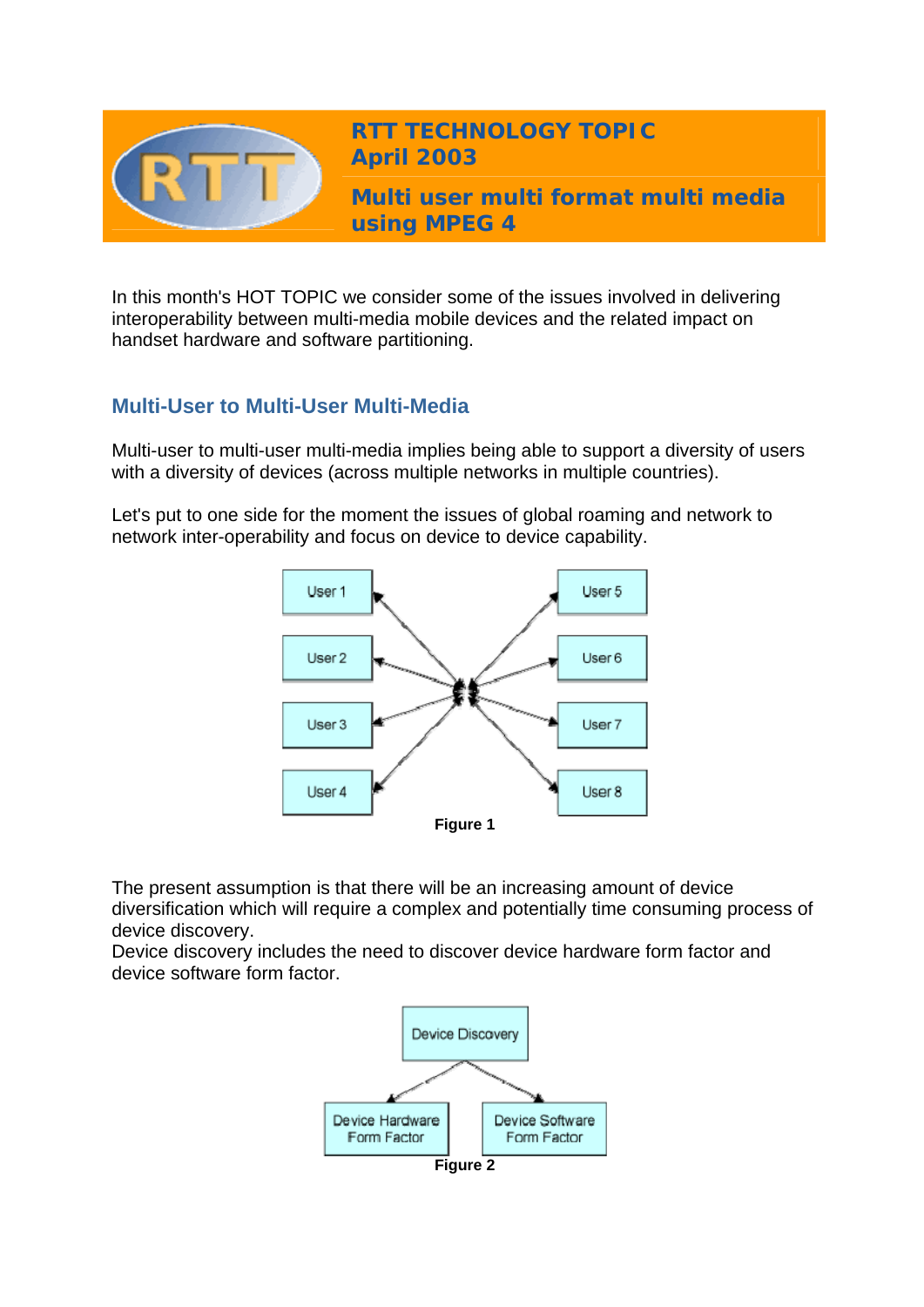Device hardware form factor divides into RF hardware (how many simultaneous radio bearers are supported) and application hardware. Device software form factor divides into the operating system and any higher layer functions performed in software. M-PEG4 encoding/decoding may for example be performed in hardware or software so this process in itself can be quite ambiguous.



Conceptually the functions combined within a handset can be divided into content consumption and content creation.

Content consumption is a consequence of the display form factor and audio driver capabilities, content creation is a consequence of image/video capture capability (CCD or CMOS imaging) and audio capture capability (AMR-W codec or M-PEG4 audio codec support).

Let's take an example.

Hantro (**[www.hantro.com](http://www.hantro.com/)** or **[www.hantro.fi](http://www.hantro.fi/)**) have an M-PEG4 encoder/decoder which is presently promoted as part of the Series 60 platform. The implementation can either be software or hardware based. The encoder produces either a QQVGA (sub-QVGA) 160 x 120 pixel picture or a sub QCIF 128 x 96 pixel picture at ten frames a second. The sub QCIF picture is combined with the AMR codec (an MMS simple visual profile with added audio).

Note the need to support both VGA and CIF formats.

The decoder can handle QQVGA, sub-QCIF and QCIF (176 x 144 pixels at 15 fps), ie the decoder has more bandwidth than the encoder (a consequence of processor overhead constraints).

This resolution issue can be quite problematic.

Let's consider why we have to support both VGA and CIF.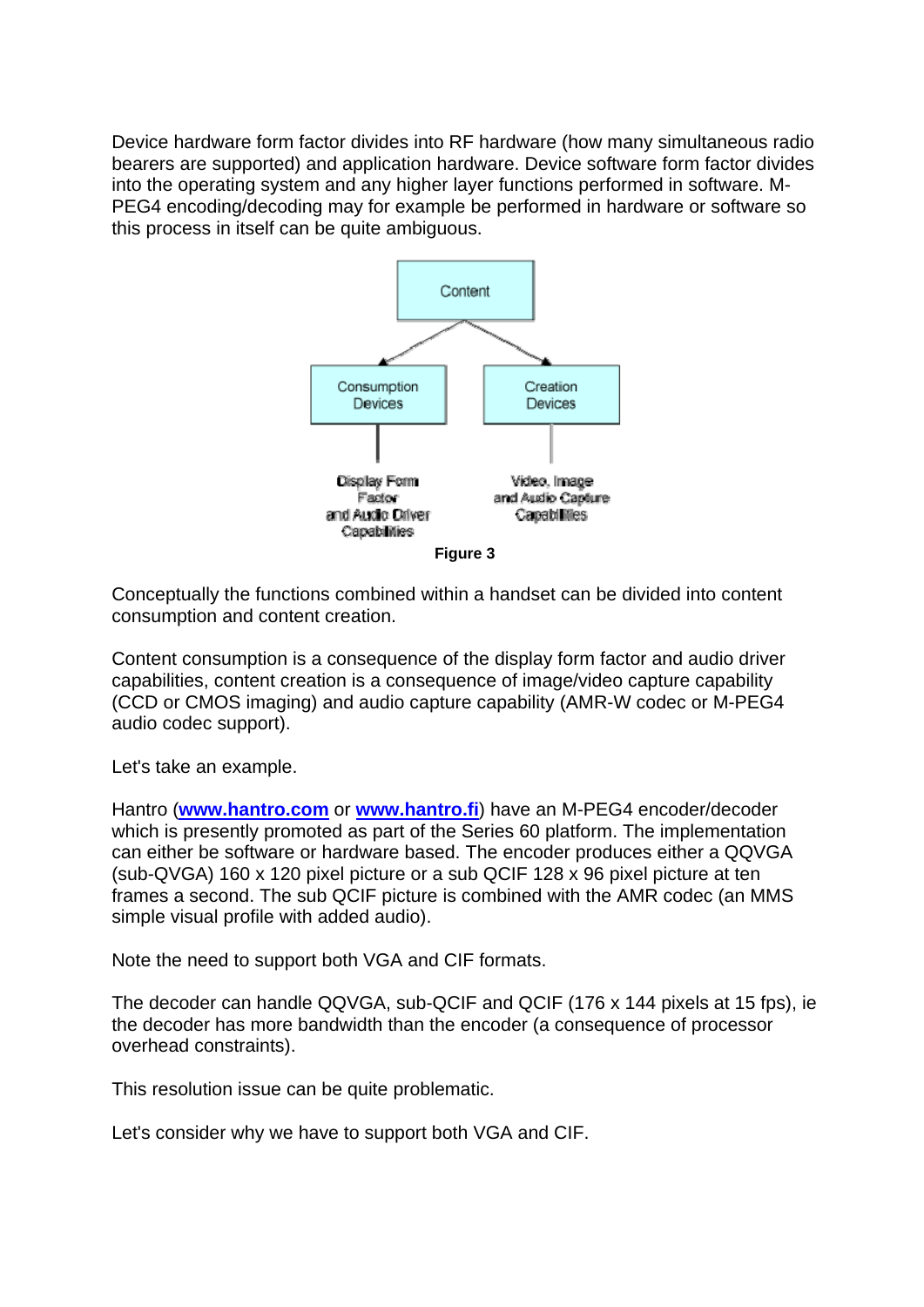# **TV Monitor (CIF) and Computer Monitor (VGA) Resolution Formats**

| <b>CIF</b><br><b>Formats</b> | Sub-<br><b>QCIF</b> | <b>QCIF</b>             | CIF. |       |     |     |                                      |             |             |        |
|------------------------------|---------------------|-------------------------|------|-------|-----|-----|--------------------------------------|-------------|-------------|--------|
| No of                        | 128x                | 176 x                   | 352x |       |     |     |                                      |             |             |        |
| Pixels                       | 96                  | 144                     | 288  |       |     |     |                                      |             |             |        |
| <b>VGA</b><br><b>Formats</b> |                     | QQVGA QVGA VGA SVGA XGA |      |       |     |     | SXGA                                 | <b>UXGA</b> | <b>HDTV</b> | QXGA   |
| No of                        |                     | 160 x                   | 320x | 640 x |     |     | $800 \times 1024 \times 1280 \times$ | 1600x       | 1920 x      | 2048 x |
| <b>Pixels</b>                |                     | 120                     | 240  | 480   | 600 | 768 | 1024                                 | 1200        | 1080        | 1536   |

It's all to do with history. The CIF (common intermediate format) standards evolved to deliver scaling compatibility with NTSC and PAL signals. CIF is nominally 288 lines x 352 pixels at 30 frames per second, ie the format is potentially compatible with present and possible future TV display standards. VGA (video graphics array) is the standard that first saw the light of day in 1987 and has been the de-facto way of describing computer monitor resolution but also (as you can see from the above table), HDTV.

Does this duality of standards matter? Well, not really but it would be nice not to have it, particularly when you consider that we also have to take on board the difference in aspect ratio - typically 1:1 for microdisplays, 4:3 for standard TV and 16:9 (wide screen) for digital TV.

It's also inescapable that the more involved we get with M-PEG4 the more we will need to comprehend emerging digital TV content production, content management and content presentation standards.

This process is already producing some potential conflicts. The Hantro encoder used as our earlier example uses the AMR codec, with the option to extend this to the AMR-W codec. M-PEG4 has a completely parallel audio codec standard activity presently focussed on 64 kbps high quality stereo encoding and 5:1 surround sound support!

This gives us a clue to how future 'complex content' will be treated both at the application layer and over the radio physical layer.

One of the purposes of M-PEG4 is to encourage the evolution of optimal coding schemes for each individual component in the multi-media mix - video, text, graphics, audio, voice, image. Note that we are treating audio and voice as separate components. The emphasis in audio coding is on fidelity, stereo and surround sound support. The emphasis on voice coding is (probably) going to be bandwidth efficiency (delivery cost reduction).

Each of these media components can be delivered on individual OVSF uplink and downlink code streams in which the radio bearer properties can be matched to the source coding and channel coding used.

But a word of warning. The M-PEG4 standards have evolved from M-PEG2 and M-PEG3. These existing standards were as much about optimising content for storage